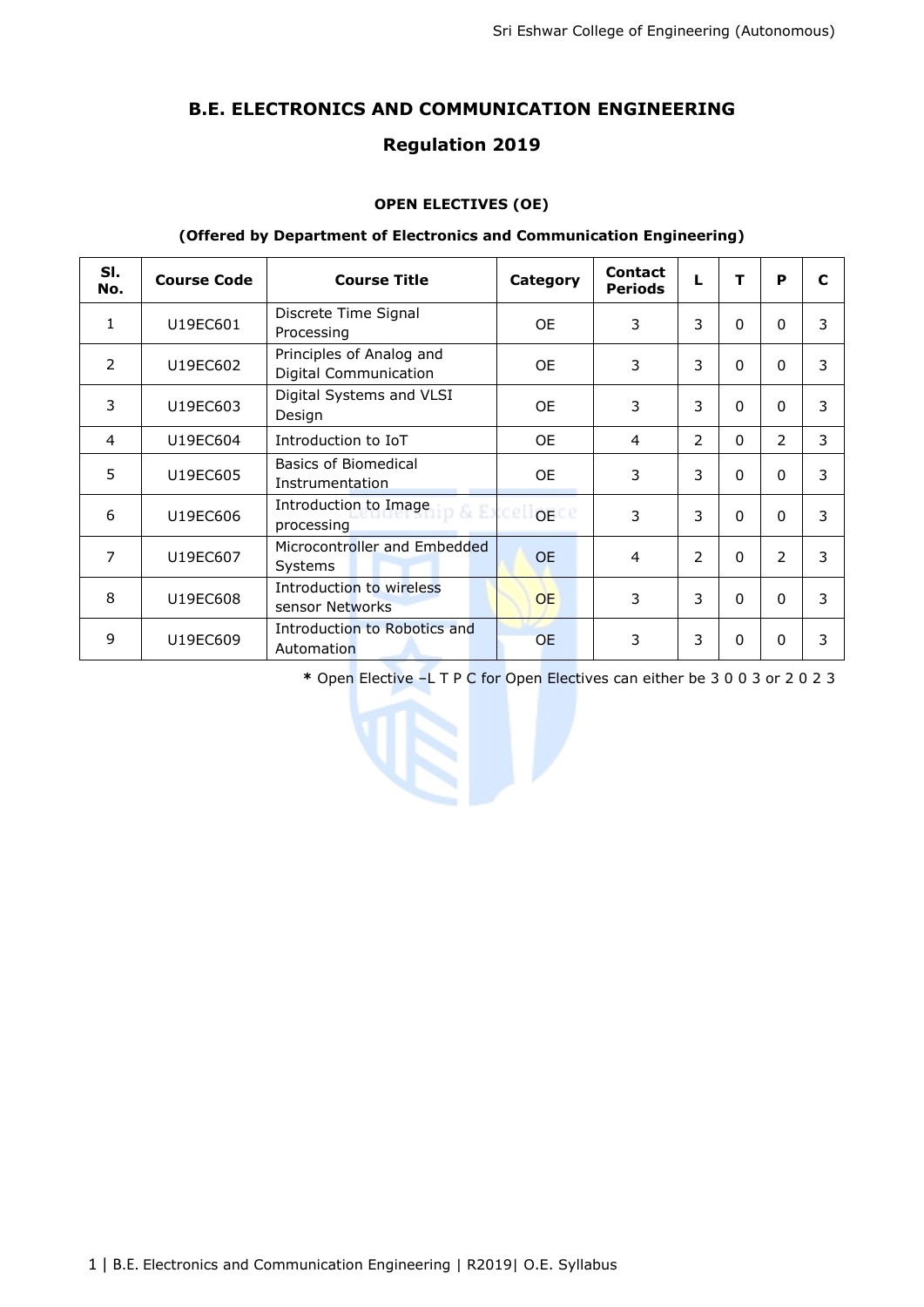| P<br>L<br>т<br>U19EC601<br>DIGITAL-TIME SIGNAL PROCESSING                                                                                                                                                                                                                                                                                      |                                   |                                                                                                                                                                                                                   |   |   |   |                       |  |  |
|------------------------------------------------------------------------------------------------------------------------------------------------------------------------------------------------------------------------------------------------------------------------------------------------------------------------------------------------|-----------------------------------|-------------------------------------------------------------------------------------------------------------------------------------------------------------------------------------------------------------------|---|---|---|-----------------------|--|--|
|                                                                                                                                                                                                                                                                                                                                                |                                   |                                                                                                                                                                                                                   | 3 | 0 | 0 | 3                     |  |  |
|                                                                                                                                                                                                                                                                                                                                                |                                   | Upon completion of this course, students will be able to:                                                                                                                                                         |   |   |   |                       |  |  |
|                                                                                                                                                                                                                                                                                                                                                | CO1                               | (Understand) Understand discrete Fourier transform, properties of DFT<br>and its application to linear filtering                                                                                                  |   |   |   | K <sub>2</sub>        |  |  |
|                                                                                                                                                                                                                                                                                                                                                | CO <sub>2</sub>                   | (Apply)Understand the characteristics of digital filters and apply the<br>design in digital IIR filters                                                                                                           |   |   |   |                       |  |  |
| Outcomes                                                                                                                                                                                                                                                                                                                                       | CO <sub>3</sub>                   | (Apply) Understand the characteristics of digital filters and apply the<br>design in digital FIR filters                                                                                                          |   |   |   | K <sub>3</sub>        |  |  |
| CO <sub>4</sub>                                                                                                                                                                                                                                                                                                                                |                                   | (Understand)Understand the concepts of precision in digital signal<br>processing and the associated errors                                                                                                        |   |   |   | K <sub>2</sub>        |  |  |
|                                                                                                                                                                                                                                                                                                                                                | CO <sub>5</sub>                   | (Understand) Understand the architecture of DSP processor and its usage<br>for real time applications                                                                                                             |   |   |   | K <sub>2</sub>        |  |  |
| <b>MODULE I</b>                                                                                                                                                                                                                                                                                                                                | <b>DISCRETE FOURIER TRANSFORM</b> |                                                                                                                                                                                                                   |   |   |   |                       |  |  |
| 9<br>Review of signals and systems, Discrete Fourier transform (DFT) -properties of DFT - periodicity,<br>symmetry, circular convolution, Filtering long data sequences - overlap save and overlap add<br>method.Radix-2 Decimation-in-time (DIT) Fast Fourier transform (FFT), Decimation-in-frequency (DIF)<br>Fast Fourier transform (FFT). |                                   |                                                                                                                                                                                                                   |   |   |   |                       |  |  |
| Leadership & Excellence                                                                                                                                                                                                                                                                                                                        |                                   |                                                                                                                                                                                                                   |   |   |   |                       |  |  |
| <b>MODULE II</b>                                                                                                                                                                                                                                                                                                                               |                                   | <b>INFINITE IMPULSE RESPONSE FILTERS</b>                                                                                                                                                                          |   |   |   | 9                     |  |  |
| Characteristics of commonly used analog filters - Butterworth filters, Chebyshev filters. Design of IIR<br>filters from analog filters (LPF, HPF, BPF, BRF) - Impulse invariance method, Bilinear transformation.<br>Structure of IIR filter - direct form I, direct form II.                                                                  |                                   |                                                                                                                                                                                                                   |   |   |   |                       |  |  |
|                                                                                                                                                                                                                                                                                                                                                |                                   |                                                                                                                                                                                                                   |   |   |   |                       |  |  |
| <b>MODULE III</b><br><b>FINITE IMPULSE RESPONSE FILTERS</b>                                                                                                                                                                                                                                                                                    |                                   |                                                                                                                                                                                                                   |   |   |   |                       |  |  |
| Design of FIR filters - symmetric and Anti-symmetric FIR filters - design of linear phase FIR filters using<br>Fourier series method - FIR filter design using windows (Rectangular Hamming and Hanning window), FIR<br>filter structures - linear phase structure.                                                                            |                                   |                                                                                                                                                                                                                   |   |   |   |                       |  |  |
|                                                                                                                                                                                                                                                                                                                                                |                                   |                                                                                                                                                                                                                   |   |   |   |                       |  |  |
| <b>MODULE IV</b>                                                                                                                                                                                                                                                                                                                               |                                   | <b>FINITE WORD LENGTH EFFECTS</b>                                                                                                                                                                                 |   |   |   | 9                     |  |  |
| error - overflow error.                                                                                                                                                                                                                                                                                                                        |                                   | Fixed point and floating point number representation - ADC - quantization - truncation and rounding -<br>quantization noise - input / output quantization - coefficient quantization error - product quantization |   |   |   |                       |  |  |
|                                                                                                                                                                                                                                                                                                                                                |                                   |                                                                                                                                                                                                                   |   |   |   |                       |  |  |
| <b>MODULE V</b>                                                                                                                                                                                                                                                                                                                                |                                   | INTRODUCTION TO DIGITAL SIGNAL PROCESSORS                                                                                                                                                                         |   |   |   | 9                     |  |  |
|                                                                                                                                                                                                                                                                                                                                                |                                   | DSP functionalities - DSP architecture - Fixed and Floating point architecture principles - Applications of<br>DSP in RADAR, Voice Processing and Image Processing.                                               |   |   |   |                       |  |  |
|                                                                                                                                                                                                                                                                                                                                                |                                   |                                                                                                                                                                                                                   |   |   |   | <b>TOTAL: 45HOURS</b> |  |  |
| <b>TEXTBOOKS:</b>                                                                                                                                                                                                                                                                                                                              |                                   |                                                                                                                                                                                                                   |   |   |   |                       |  |  |
| $\mathbf{1}$                                                                                                                                                                                                                                                                                                                                   |                                   | John G. Proakis& Dimitris G. Manolakis, -Digital Signal Processing - Principles, Algorithms &<br>ApplicationsII, Fourth Edition, Pearson Education / Prentice Hall, 2007.                                         |   |   |   |                       |  |  |
| <b>REFERENCES:</b>                                                                                                                                                                                                                                                                                                                             |                                   |                                                                                                                                                                                                                   |   |   |   |                       |  |  |
| 1                                                                                                                                                                                                                                                                                                                                              |                                   | Emmanuel C. Ifeachor& Barrie. W. Jervis, -Digital Signal Processingll, Second Edition, Pearson<br>Education / Prentice Hall, 2002.                                                                                |   |   |   |                       |  |  |
| 2                                                                                                                                                                                                                                                                                                                                              |                                   | A. V. Oppenheim, R.W. Schafer and J.R. Buck, -Discrete-Time Signal Processingll, 8th Indian<br>Reprint, Pearson, 2004.                                                                                            |   |   |   |                       |  |  |
| 3<br>2007.                                                                                                                                                                                                                                                                                                                                     |                                   | Sanjit K. Mitra, -Digital Signal Processing - A Computer Based Approachll, Tata McGraw Hill,                                                                                                                      |   |   |   |                       |  |  |
| 4                                                                                                                                                                                                                                                                                                                                              |                                   | Andreas Antoniou, -Digital Signal Processingll, Tata McGraw Hill, 2006.                                                                                                                                           |   |   |   |                       |  |  |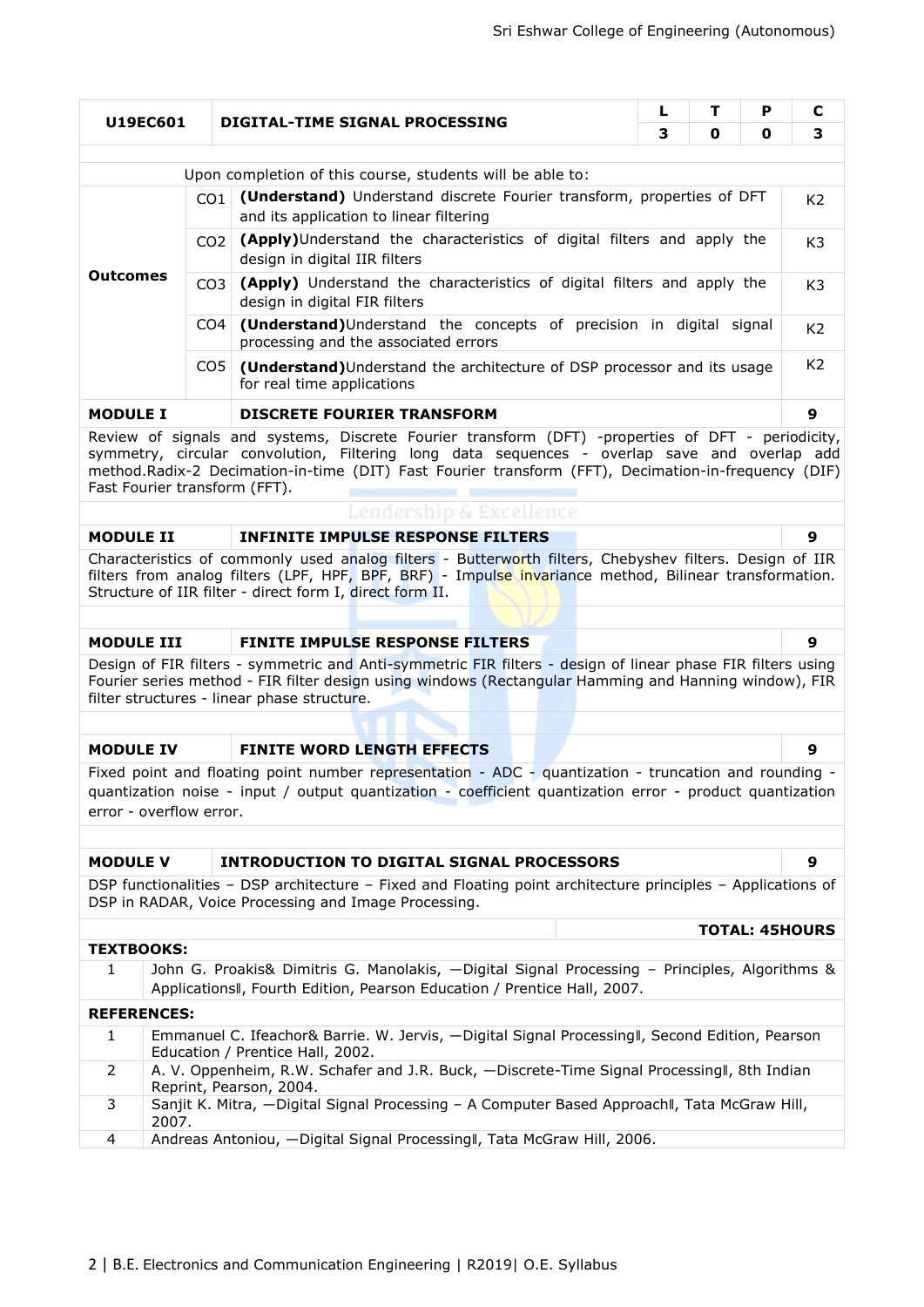| U19EC602                                                                                                                                                                                                                                                    |                 | PRINCIPLES OF ANALOG AND DIGITAL                                                                                                                                                                                                                              | L | т | P | C                      |
|-------------------------------------------------------------------------------------------------------------------------------------------------------------------------------------------------------------------------------------------------------------|-----------------|---------------------------------------------------------------------------------------------------------------------------------------------------------------------------------------------------------------------------------------------------------------|---|---|---|------------------------|
|                                                                                                                                                                                                                                                             |                 | <b>COMMUNICATIONS</b>                                                                                                                                                                                                                                         | 3 | 0 | 0 | 3                      |
|                                                                                                                                                                                                                                                             |                 | Upon completion of this course, students will be able to                                                                                                                                                                                                      |   |   |   |                        |
|                                                                                                                                                                                                                                                             |                 | (Apply) Apply the basic concepts of modulation techniques in                                                                                                                                                                                                  |   |   |   |                        |
|                                                                                                                                                                                                                                                             | CO <sub>1</sub> | generation of amplitude modulation.                                                                                                                                                                                                                           |   |   |   | K3                     |
| <b>Outcomes</b>                                                                                                                                                                                                                                             | CO <sub>2</sub> | (Apply) Apply the basic concepts of modulation techniques in<br>generation and demodulation of angle modulation.                                                                                                                                              |   |   |   | K3                     |
|                                                                                                                                                                                                                                                             | CO <sub>3</sub> | (Analyze) Analyze the performance of various digital transmission<br>techniques for noisy channel conditions.                                                                                                                                                 |   |   |   | K4                     |
| (Apply) Apply the basic concepts of modulation techniques in<br>CO <sub>4</sub><br>generation of various digital modulation schemes.<br>(Analyze) Analyze the concepts of various information coding<br>CO <sub>5</sub><br>techniques and its applications. |                 |                                                                                                                                                                                                                                                               |   |   |   |                        |
|                                                                                                                                                                                                                                                             |                 |                                                                                                                                                                                                                                                               |   |   |   |                        |
|                                                                                                                                                                                                                                                             |                 | Introduction - AM: Time Domain description - Frequency Domain description - Generation of AM wave:                                                                                                                                                            |   |   |   |                        |
|                                                                                                                                                                                                                                                             |                 | Square law modulator- Switching modulator - Detection of AM waves: Envelope detector - DSB-SC<br>modulation: Generation of DSB-SC waves - Balanced modulator - Ring modulator - SSB-SC modulation:<br>Phase discrimination method- Super Heterodyne Receiver. |   |   |   |                        |
|                                                                                                                                                                                                                                                             |                 | k Excellence<br><b>ANGLE MODULATION SYSTEMS</b>                                                                                                                                                                                                               |   |   |   |                        |
| <b>MODULE II</b>                                                                                                                                                                                                                                            |                 |                                                                                                                                                                                                                                                               |   |   |   | 9                      |
|                                                                                                                                                                                                                                                             |                 | Introduction - Narrow band FM - Wideband FM - Transmission bandwidth of FM waves - Generation of                                                                                                                                                              |   |   |   |                        |
|                                                                                                                                                                                                                                                             |                 | FM waves: Indirect FM and Direct FM - Carson's Rule - FM demodulation - PLL demodulator - Balanced                                                                                                                                                            |   |   |   |                        |
|                                                                                                                                                                                                                                                             |                 | slope detector - Foster Seeley Discriminator - Ratio detector - Pre-emphasis and De-emphasis in FM.                                                                                                                                                           |   |   |   |                        |
|                                                                                                                                                                                                                                                             |                 |                                                                                                                                                                                                                                                               |   |   |   |                        |
|                                                                                                                                                                                                                                                             |                 |                                                                                                                                                                                                                                                               |   |   |   |                        |
| <b>MODULE III</b>                                                                                                                                                                                                                                           |                 | <b>DIGITAL TRANSMISSION</b>                                                                                                                                                                                                                                   |   |   |   | 9                      |
|                                                                                                                                                                                                                                                             |                 | Introduction - Sampling theorem - Pulse modulation -PCM - ADPCM - Differential Pulse Code Modulation                                                                                                                                                          |   |   |   |                        |
|                                                                                                                                                                                                                                                             |                 | (DPCM)- Quantization - Companding - Delta Modulation (DM) - Adaptive Delta Modulation (ADM) -                                                                                                                                                                 |   |   |   |                        |
|                                                                                                                                                                                                                                                             |                 | Inter symbol Interference (ISI) - Eye Pattern.                                                                                                                                                                                                                |   |   |   |                        |
|                                                                                                                                                                                                                                                             |                 |                                                                                                                                                                                                                                                               |   |   |   |                        |
| <b>MODULE IV</b>                                                                                                                                                                                                                                            |                 | <b>DIGITAL MODULATION TECHNIQUES</b>                                                                                                                                                                                                                          |   |   |   | 9                      |
|                                                                                                                                                                                                                                                             |                 | Detection using matched filters for signals via AWGN channels - Modulations - Generation and detection                                                                                                                                                        |   |   |   |                        |
|                                                                                                                                                                                                                                                             |                 | of BPSK, QPSK, DPSK and QAM - Signal space constellation - Computation of the probability of bit error                                                                                                                                                        |   |   |   |                        |
| for BPSK - QPSK - Matched Filter.                                                                                                                                                                                                                           |                 |                                                                                                                                                                                                                                                               |   |   |   |                        |
|                                                                                                                                                                                                                                                             |                 |                                                                                                                                                                                                                                                               |   |   |   |                        |
| MODULE V                                                                                                                                                                                                                                                    |                 | <b>BASICS OF INFORMATION THEORY CODING</b>                                                                                                                                                                                                                    |   |   |   | 9                      |
|                                                                                                                                                                                                                                                             |                 | Measurement of Information - Entropy and information rate - Discrete memory less source-                                                                                                                                                                      |   |   |   |                        |
|                                                                                                                                                                                                                                                             |                 | Communication channels - Shannon's Channel Capacity theorem - Self information measure - Entropy                                                                                                                                                              |   |   |   |                        |
|                                                                                                                                                                                                                                                             |                 | function - Conditional Entropies - Mutual information - Redundancy - Efficiency and channel capacity-                                                                                                                                                         |   |   |   |                        |
|                                                                                                                                                                                                                                                             |                 | Source Encoding: Shannon Fano coding, Huffman coding.                                                                                                                                                                                                         |   |   |   |                        |
|                                                                                                                                                                                                                                                             |                 |                                                                                                                                                                                                                                                               |   |   |   |                        |
| <b>TEXT BOOKS:</b>                                                                                                                                                                                                                                          |                 |                                                                                                                                                                                                                                                               |   |   |   |                        |
| $\mathbf{1}$                                                                                                                                                                                                                                                |                 | Simon Haykin, "Communication Systems", Wiley Publication, New Delhi, 2011.                                                                                                                                                                                    |   |   |   |                        |
| $\overline{2}$<br>2013.                                                                                                                                                                                                                                     |                 | Sanjay Sharma, - Communication Systems (Analog and Digital), S.K. Kataria& Sons; Reprint                                                                                                                                                                      |   |   |   |                        |
| <b>REFERENCES:</b>                                                                                                                                                                                                                                          |                 |                                                                                                                                                                                                                                                               |   |   |   |                        |
| $\mathbf{1}$<br>Delhi, 2009.                                                                                                                                                                                                                                |                 | Bernard Sklar, "Digital Communications- Fundamentals and applications", Pearson Education, New                                                                                                                                                                |   |   |   |                        |
| $\overline{2}$                                                                                                                                                                                                                                              |                 | J.G Proakis, -Digital Communication I, 5/e, Tata Mc Graw Hill Company, 2008.                                                                                                                                                                                  |   |   |   | <b>TOTAL: 45 HOURS</b> |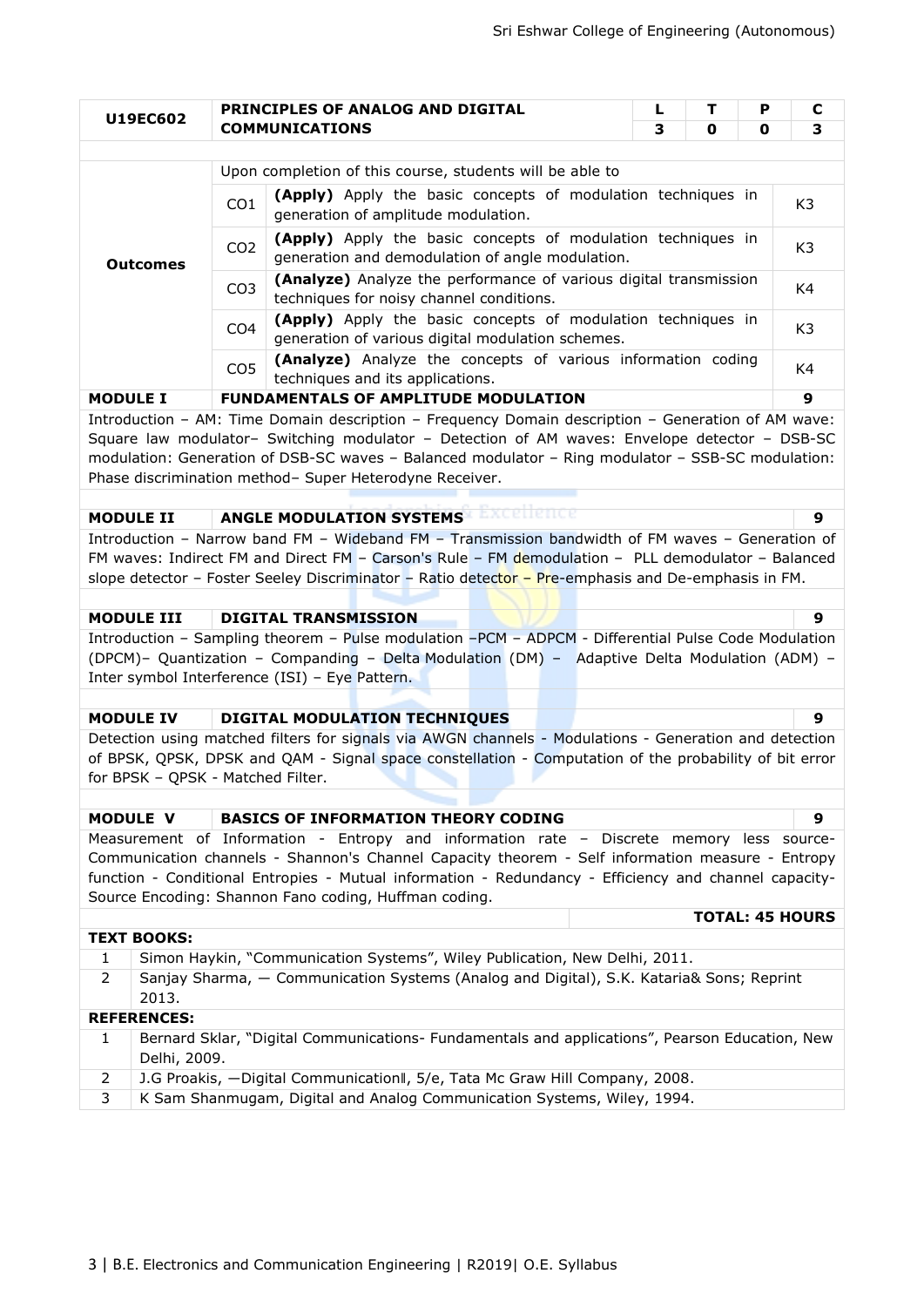|                 |                                            |                 |                                                                                                                                                                                                                                                                                  | L | т                      | P | С              |
|-----------------|--------------------------------------------|-----------------|----------------------------------------------------------------------------------------------------------------------------------------------------------------------------------------------------------------------------------------------------------------------------------|---|------------------------|---|----------------|
| <b>U19EC603</b> |                                            |                 | DIGITAL SYSTEMS AND VLSI DESIGN                                                                                                                                                                                                                                                  | 3 | 0                      | 0 | 3              |
|                 |                                            |                 |                                                                                                                                                                                                                                                                                  |   |                        |   |                |
|                 |                                            |                 | Upon completion of this course, students will be able to:                                                                                                                                                                                                                        |   |                        |   |                |
|                 |                                            | CO <sub>1</sub> | (Apply) Implementation of combinational circuits using logic gates                                                                                                                                                                                                               |   |                        |   | K <sub>3</sub> |
|                 | <b>Outcomes</b>                            | CO <sub>2</sub> | (Analyze) Analyze and design of synchronous sequential digital<br>circuits                                                                                                                                                                                                       |   |                        |   | K4             |
|                 |                                            | CO <sub>3</sub> | (Apply) Implementation of the PLDs proposed for combinational<br>circuit design                                                                                                                                                                                                  |   |                        |   | K <sub>3</sub> |
|                 |                                            | CO <sub>4</sub> | (Understand) Discuss the fundamentals of CMOS circuits and ASIC<br>Design.                                                                                                                                                                                                       |   |                        |   | K <sub>2</sub> |
|                 |                                            | CO <sub>5</sub> | (Apply) Design a digital logics using Verilog HDL                                                                                                                                                                                                                                |   |                        |   | K <sub>3</sub> |
|                 |                                            |                 |                                                                                                                                                                                                                                                                                  |   |                        |   | 9              |
| <b>MODULE I</b> |                                            |                 | <b>COIMBINATIONAL CIRCUITS</b>                                                                                                                                                                                                                                                   |   |                        |   |                |
|                 |                                            |                 | Karnaugh map Minimization - Don't care conditions - Design procedure - Half adder - Full Adder - Half<br>subtractor - Full subtractor - Parallel binary adder, parallel binary Subtractor - BCD adder - Multiplexer/<br>Demultiplexer - decoder - encoder - code converters.     |   |                        |   |                |
|                 |                                            |                 |                                                                                                                                                                                                                                                                                  |   |                        |   |                |
|                 | <b>MODULE II</b>                           |                 | <b>SEQUENTIAL CIRCUITS</b>                                                                                                                                                                                                                                                       |   |                        |   | 9              |
|                 |                                            |                 | Flip flops - SR, D, JK, T - Flip flop Conversion - Analysis and design of clocked sequential circuits -<br>Moore/Mealy models, state minimization, state assignment, logic implementation -2 bit Synchronous<br>counter - 2 bit Asynchronous Counter - Shift registers- Hazards. |   |                        |   |                |
|                 |                                            |                 |                                                                                                                                                                                                                                                                                  |   |                        |   |                |
|                 | <b>MODULE III</b><br><b>MEMORY DEVICES</b> |                 |                                                                                                                                                                                                                                                                                  |   |                        |   | 9              |
|                 | using PLA, PAL, and PROM.                  |                 | RAM - ROM - Programmable Logic Devices - Programmable Logic Array (PLA) - Programmable Array<br>Logic (PAL) - Field Programmable Gate Arrays (FPGA) - Implementation of combinational logic circuits                                                                             |   |                        |   |                |
|                 |                                            |                 |                                                                                                                                                                                                                                                                                  |   |                        |   |                |
|                 | <b>MODULE IV</b>                           |                 | <b>INTRODUCTION TO MOS TRANSISTOR AND ASIC DESIGN</b>                                                                                                                                                                                                                            |   |                        |   | 9              |
|                 |                                            |                 | MOS Transistor - CMOS logic - Inverter - CMOS Fabrication - ASIC Design Flow - Types of ASICs - FPGA<br>building block architectures - FPGA interconnect routing procedures.                                                                                                     |   |                        |   |                |
|                 |                                            |                 |                                                                                                                                                                                                                                                                                  |   |                        |   |                |
|                 | <b>MODULE V</b>                            |                 | <b>BASICS OF VERILOG HDL</b><br>Importance of HDL - Design Methodologies - Basic Concepts - Data Types - Dataflow Modeling -                                                                                                                                                     |   |                        |   | 9              |
|                 |                                            |                 | Verilog Operators - Gate Level Modeling - Behavioral Modeling: if, else, case statement                                                                                                                                                                                          |   |                        |   |                |
|                 |                                            |                 |                                                                                                                                                                                                                                                                                  |   | <b>TOTAL: 45 HOURS</b> |   |                |
|                 | <b>TEXTBOOKS:</b>                          |                 |                                                                                                                                                                                                                                                                                  |   |                        |   |                |
| 1               |                                            |                 | M. Morris Mano and Michael D. Ciletti, -Digital Design, 5th Edition, Pearson, 2014.                                                                                                                                                                                              |   |                        |   |                |
| $\overline{2}$  |                                            |                 | Neil H.E. Weste, David Money Harris - CMOS VLSI Design: A Circuits and Systems Perspective,                                                                                                                                                                                      |   |                        |   |                |
|                 |                                            |                 | 4th Edition, Pearson, 2017                                                                                                                                                                                                                                                       |   |                        |   |                |
|                 | <b>REFERENCES:</b>                         |                 |                                                                                                                                                                                                                                                                                  |   |                        |   |                |
| $\mathbf{1}$    |                                            |                 | Leach D, Malvino A P & Saha, "Digital Principles and Applications" 8th Edition, Tata McGraw-Hill<br>Publishing Company, 2014.                                                                                                                                                    |   |                        |   |                |
| 2               |                                            |                 | Stephen Brown and Zvonko Vranesic, "Fundamentals of Digital Logic with Verilog Design", 3rd                                                                                                                                                                                      |   |                        |   |                |
|                 |                                            |                 | Edition, Tata McGraw Hill, 2014.                                                                                                                                                                                                                                                 |   |                        |   |                |
| 3<br>4          |                                            |                 | Samir Palnitkar, "Verilog HDL", Pearson Education, 2nd Edition, 2004.<br>Thomas L.Floyd, "Digital Fundamentals", Prentice Hall, 11th Edition, 2015.                                                                                                                              |   |                        |   |                |
|                 |                                            |                 |                                                                                                                                                                                                                                                                                  |   |                        |   |                |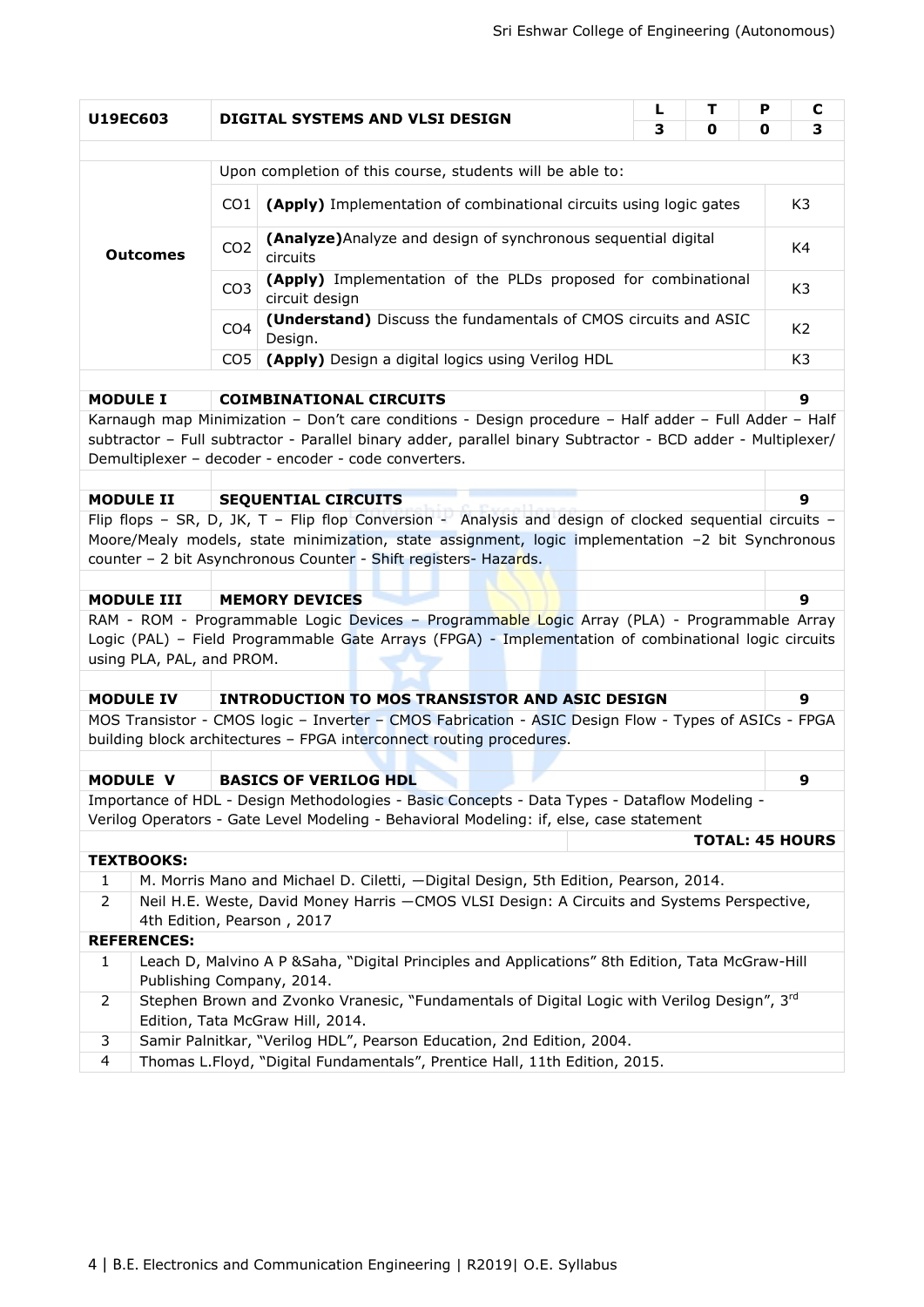| U19EC604<br>3<br>0<br>0<br>Upon completion of this course, students will be able to:<br>(Understand) Understand the basic concepts of Internet of Things<br>CO1<br>K <sub>2</sub><br>and its architecture.<br>(Apply) Apply the basic concepts of protocols and programming for<br>CO <sub>2</sub><br>K3<br>data transfer in IoT.<br><b>Outcomes</b><br>(Analyze)<br>Analyze<br>the various<br>cloud<br>platforms<br>and<br>the<br>CO <sub>3</sub><br>programming languages of IoT.<br>(Analyze) Choose andwork on various target boards and clouds to<br>CO <sub>4</sub><br>implement IoT.<br>(Analyze) Analyze the various IoT case studies to understand IoT<br>CO <sub>5</sub><br>K5<br>applications.<br><b>INTERNET OF THINGS AN OVERVIEW</b><br><b>MODULE I</b><br>Definition and Characteristics of IoT - Physical Design of IoT - Logical design of IoT - IoT enabled<br>Technologies: Wireless Sensor Networks, Cloud Computing, Big data analytics, Communication protocols<br>and Embedded Systems - IoT Levels & Deployment Templates - Domain Specific IoTs : Home, City,<br>Environment, Energy, Retail, Logistics, Agriculture, Industry, health and Lifestyle.<br><b>IOT ARCHITECTURE</b><br><b>MODULE II</b><br>9<br>IoT System Management with NETCONF-YANG, SNMP, NETOPEER.<br><b>MODULE III</b><br><b>PYTHON PROGRAMMING</b><br>9<br>Language features of Python - Data types - Data structures - Control of flow - Functions - Modules -<br>Packages - File handling - Data/time operation - Classes - Exception handling - Python packages: JSON,<br>XML, HTTPLib, URLLib, SMTPLib.<br><b>MODULE IV</b><br>IOT PHYSICAL DEVICES AND SERVERS<br>9<br>Building blocks of an IoT device - Programming Inputs and outputs, Serial, SPI and I2C - Sensors and<br>sensor Node and interfacing using any Embedded target boards : Raspberry Pi / Intel Galileo/ARM<br>Cortex/ Arduino) Cloud Support : Cloud Storage models and communication APIs Webserver - Web<br>server for IoT - Cloud for IoT - Amazon Web services for IoT |                                                                                                       |  |    | <b>INTRODUCTION TO IOT</b> | L | т | P |  | C |
|---------------------------------------------------------------------------------------------------------------------------------------------------------------------------------------------------------------------------------------------------------------------------------------------------------------------------------------------------------------------------------------------------------------------------------------------------------------------------------------------------------------------------------------------------------------------------------------------------------------------------------------------------------------------------------------------------------------------------------------------------------------------------------------------------------------------------------------------------------------------------------------------------------------------------------------------------------------------------------------------------------------------------------------------------------------------------------------------------------------------------------------------------------------------------------------------------------------------------------------------------------------------------------------------------------------------------------------------------------------------------------------------------------------------------------------------------------------------------------------------------------------------------------------------------------------------------------------------------------------------------------------------------------------------------------------------------------------------------------------------------------------------------------------------------------------------------------------------------------------------------------------------------------------------------------------------------------------------------------------------------------------------------------------------------|-------------------------------------------------------------------------------------------------------|--|----|----------------------------|---|---|---|--|---|
|                                                                                                                                                                                                                                                                                                                                                                                                                                                                                                                                                                                                                                                                                                                                                                                                                                                                                                                                                                                                                                                                                                                                                                                                                                                                                                                                                                                                                                                                                                                                                                                                                                                                                                                                                                                                                                                                                                                                                                                                                                                   |                                                                                                       |  |    |                            |   |   |   |  | 3 |
|                                                                                                                                                                                                                                                                                                                                                                                                                                                                                                                                                                                                                                                                                                                                                                                                                                                                                                                                                                                                                                                                                                                                                                                                                                                                                                                                                                                                                                                                                                                                                                                                                                                                                                                                                                                                                                                                                                                                                                                                                                                   |                                                                                                       |  |    |                            |   |   |   |  |   |
|                                                                                                                                                                                                                                                                                                                                                                                                                                                                                                                                                                                                                                                                                                                                                                                                                                                                                                                                                                                                                                                                                                                                                                                                                                                                                                                                                                                                                                                                                                                                                                                                                                                                                                                                                                                                                                                                                                                                                                                                                                                   |                                                                                                       |  |    |                            |   |   |   |  |   |
|                                                                                                                                                                                                                                                                                                                                                                                                                                                                                                                                                                                                                                                                                                                                                                                                                                                                                                                                                                                                                                                                                                                                                                                                                                                                                                                                                                                                                                                                                                                                                                                                                                                                                                                                                                                                                                                                                                                                                                                                                                                   |                                                                                                       |  |    |                            |   |   |   |  |   |
|                                                                                                                                                                                                                                                                                                                                                                                                                                                                                                                                                                                                                                                                                                                                                                                                                                                                                                                                                                                                                                                                                                                                                                                                                                                                                                                                                                                                                                                                                                                                                                                                                                                                                                                                                                                                                                                                                                                                                                                                                                                   |                                                                                                       |  |    |                            |   |   |   |  |   |
|                                                                                                                                                                                                                                                                                                                                                                                                                                                                                                                                                                                                                                                                                                                                                                                                                                                                                                                                                                                                                                                                                                                                                                                                                                                                                                                                                                                                                                                                                                                                                                                                                                                                                                                                                                                                                                                                                                                                                                                                                                                   |                                                                                                       |  | K4 |                            |   |   |   |  |   |
|                                                                                                                                                                                                                                                                                                                                                                                                                                                                                                                                                                                                                                                                                                                                                                                                                                                                                                                                                                                                                                                                                                                                                                                                                                                                                                                                                                                                                                                                                                                                                                                                                                                                                                                                                                                                                                                                                                                                                                                                                                                   |                                                                                                       |  | K4 |                            |   |   |   |  |   |
|                                                                                                                                                                                                                                                                                                                                                                                                                                                                                                                                                                                                                                                                                                                                                                                                                                                                                                                                                                                                                                                                                                                                                                                                                                                                                                                                                                                                                                                                                                                                                                                                                                                                                                                                                                                                                                                                                                                                                                                                                                                   |                                                                                                       |  |    |                            |   |   |   |  |   |
|                                                                                                                                                                                                                                                                                                                                                                                                                                                                                                                                                                                                                                                                                                                                                                                                                                                                                                                                                                                                                                                                                                                                                                                                                                                                                                                                                                                                                                                                                                                                                                                                                                                                                                                                                                                                                                                                                                                                                                                                                                                   |                                                                                                       |  |    |                            |   |   |   |  | 9 |
|                                                                                                                                                                                                                                                                                                                                                                                                                                                                                                                                                                                                                                                                                                                                                                                                                                                                                                                                                                                                                                                                                                                                                                                                                                                                                                                                                                                                                                                                                                                                                                                                                                                                                                                                                                                                                                                                                                                                                                                                                                                   |                                                                                                       |  |    |                            |   |   |   |  |   |
|                                                                                                                                                                                                                                                                                                                                                                                                                                                                                                                                                                                                                                                                                                                                                                                                                                                                                                                                                                                                                                                                                                                                                                                                                                                                                                                                                                                                                                                                                                                                                                                                                                                                                                                                                                                                                                                                                                                                                                                                                                                   |                                                                                                       |  |    |                            |   |   |   |  |   |
|                                                                                                                                                                                                                                                                                                                                                                                                                                                                                                                                                                                                                                                                                                                                                                                                                                                                                                                                                                                                                                                                                                                                                                                                                                                                                                                                                                                                                                                                                                                                                                                                                                                                                                                                                                                                                                                                                                                                                                                                                                                   | Communication Protocols - IoT and M2M : Software Defined Networking, Network function virtualization- |  |    |                            |   |   |   |  |   |
|                                                                                                                                                                                                                                                                                                                                                                                                                                                                                                                                                                                                                                                                                                                                                                                                                                                                                                                                                                                                                                                                                                                                                                                                                                                                                                                                                                                                                                                                                                                                                                                                                                                                                                                                                                                                                                                                                                                                                                                                                                                   |                                                                                                       |  |    |                            |   |   |   |  |   |
|                                                                                                                                                                                                                                                                                                                                                                                                                                                                                                                                                                                                                                                                                                                                                                                                                                                                                                                                                                                                                                                                                                                                                                                                                                                                                                                                                                                                                                                                                                                                                                                                                                                                                                                                                                                                                                                                                                                                                                                                                                                   |                                                                                                       |  |    |                            |   |   |   |  |   |
|                                                                                                                                                                                                                                                                                                                                                                                                                                                                                                                                                                                                                                                                                                                                                                                                                                                                                                                                                                                                                                                                                                                                                                                                                                                                                                                                                                                                                                                                                                                                                                                                                                                                                                                                                                                                                                                                                                                                                                                                                                                   |                                                                                                       |  |    |                            |   |   |   |  |   |
|                                                                                                                                                                                                                                                                                                                                                                                                                                                                                                                                                                                                                                                                                                                                                                                                                                                                                                                                                                                                                                                                                                                                                                                                                                                                                                                                                                                                                                                                                                                                                                                                                                                                                                                                                                                                                                                                                                                                                                                                                                                   |                                                                                                       |  |    |                            |   |   |   |  |   |
|                                                                                                                                                                                                                                                                                                                                                                                                                                                                                                                                                                                                                                                                                                                                                                                                                                                                                                                                                                                                                                                                                                                                                                                                                                                                                                                                                                                                                                                                                                                                                                                                                                                                                                                                                                                                                                                                                                                                                                                                                                                   |                                                                                                       |  |    |                            |   |   |   |  |   |
|                                                                                                                                                                                                                                                                                                                                                                                                                                                                                                                                                                                                                                                                                                                                                                                                                                                                                                                                                                                                                                                                                                                                                                                                                                                                                                                                                                                                                                                                                                                                                                                                                                                                                                                                                                                                                                                                                                                                                                                                                                                   |                                                                                                       |  |    |                            |   |   |   |  |   |
|                                                                                                                                                                                                                                                                                                                                                                                                                                                                                                                                                                                                                                                                                                                                                                                                                                                                                                                                                                                                                                                                                                                                                                                                                                                                                                                                                                                                                                                                                                                                                                                                                                                                                                                                                                                                                                                                                                                                                                                                                                                   |                                                                                                       |  |    |                            |   |   |   |  |   |
|                                                                                                                                                                                                                                                                                                                                                                                                                                                                                                                                                                                                                                                                                                                                                                                                                                                                                                                                                                                                                                                                                                                                                                                                                                                                                                                                                                                                                                                                                                                                                                                                                                                                                                                                                                                                                                                                                                                                                                                                                                                   |                                                                                                       |  |    |                            |   |   |   |  |   |
|                                                                                                                                                                                                                                                                                                                                                                                                                                                                                                                                                                                                                                                                                                                                                                                                                                                                                                                                                                                                                                                                                                                                                                                                                                                                                                                                                                                                                                                                                                                                                                                                                                                                                                                                                                                                                                                                                                                                                                                                                                                   |                                                                                                       |  |    |                            |   |   |   |  |   |
| CASE STUDY AND IOT APPLICATION DEVELOPMENT<br><b>MODULE V</b><br>9                                                                                                                                                                                                                                                                                                                                                                                                                                                                                                                                                                                                                                                                                                                                                                                                                                                                                                                                                                                                                                                                                                                                                                                                                                                                                                                                                                                                                                                                                                                                                                                                                                                                                                                                                                                                                                                                                                                                                                                |                                                                                                       |  |    |                            |   |   |   |  |   |
| Home Automation - Smart cities - Environment - Agriculture - Productivity Applications - Healthcare -<br>Automotive/Vehicular IoT- Smart grid                                                                                                                                                                                                                                                                                                                                                                                                                                                                                                                                                                                                                                                                                                                                                                                                                                                                                                                                                                                                                                                                                                                                                                                                                                                                                                                                                                                                                                                                                                                                                                                                                                                                                                                                                                                                                                                                                                     |                                                                                                       |  |    |                            |   |   |   |  |   |
| <b>TOTAL: 45 HOURS</b>                                                                                                                                                                                                                                                                                                                                                                                                                                                                                                                                                                                                                                                                                                                                                                                                                                                                                                                                                                                                                                                                                                                                                                                                                                                                                                                                                                                                                                                                                                                                                                                                                                                                                                                                                                                                                                                                                                                                                                                                                            |                                                                                                       |  |    |                            |   |   |   |  |   |
| <b>TEXTBOOKS:</b>                                                                                                                                                                                                                                                                                                                                                                                                                                                                                                                                                                                                                                                                                                                                                                                                                                                                                                                                                                                                                                                                                                                                                                                                                                                                                                                                                                                                                                                                                                                                                                                                                                                                                                                                                                                                                                                                                                                                                                                                                                 |                                                                                                       |  |    |                            |   |   |   |  |   |
| ArshdeepBahga and Vijay Madisetti, "Internet of Things: A Hands-on Approach", Universities<br>1<br>Press, 2014.                                                                                                                                                                                                                                                                                                                                                                                                                                                                                                                                                                                                                                                                                                                                                                                                                                                                                                                                                                                                                                                                                                                                                                                                                                                                                                                                                                                                                                                                                                                                                                                                                                                                                                                                                                                                                                                                                                                                   |                                                                                                       |  |    |                            |   |   |   |  |   |
| VlasiosTsiatsis, Stamatis Karnouskos, Jan Holler, David Boyle, Catherine Mulligan, "Internet of<br>2<br>Things: Technologies and Applications for a New Age of Intelligence", Academic Press, 2019.                                                                                                                                                                                                                                                                                                                                                                                                                                                                                                                                                                                                                                                                                                                                                                                                                                                                                                                                                                                                                                                                                                                                                                                                                                                                                                                                                                                                                                                                                                                                                                                                                                                                                                                                                                                                                                               |                                                                                                       |  |    |                            |   |   |   |  |   |
| <b>REFERENCES:</b>                                                                                                                                                                                                                                                                                                                                                                                                                                                                                                                                                                                                                                                                                                                                                                                                                                                                                                                                                                                                                                                                                                                                                                                                                                                                                                                                                                                                                                                                                                                                                                                                                                                                                                                                                                                                                                                                                                                                                                                                                                |                                                                                                       |  |    |                            |   |   |   |  |   |
| Cuno Pfister, " Getting Started with the Internet of Things", O'Reilly Media Press, 2011<br>1                                                                                                                                                                                                                                                                                                                                                                                                                                                                                                                                                                                                                                                                                                                                                                                                                                                                                                                                                                                                                                                                                                                                                                                                                                                                                                                                                                                                                                                                                                                                                                                                                                                                                                                                                                                                                                                                                                                                                     |                                                                                                       |  |    |                            |   |   |   |  |   |
| Jamil Y. Khan, Mehmet R. Yuce, "Internet of Things (IoT): Systems and Applications", Jenny<br>2<br>Stanford Publishing, 2019                                                                                                                                                                                                                                                                                                                                                                                                                                                                                                                                                                                                                                                                                                                                                                                                                                                                                                                                                                                                                                                                                                                                                                                                                                                                                                                                                                                                                                                                                                                                                                                                                                                                                                                                                                                                                                                                                                                      |                                                                                                       |  |    |                            |   |   |   |  |   |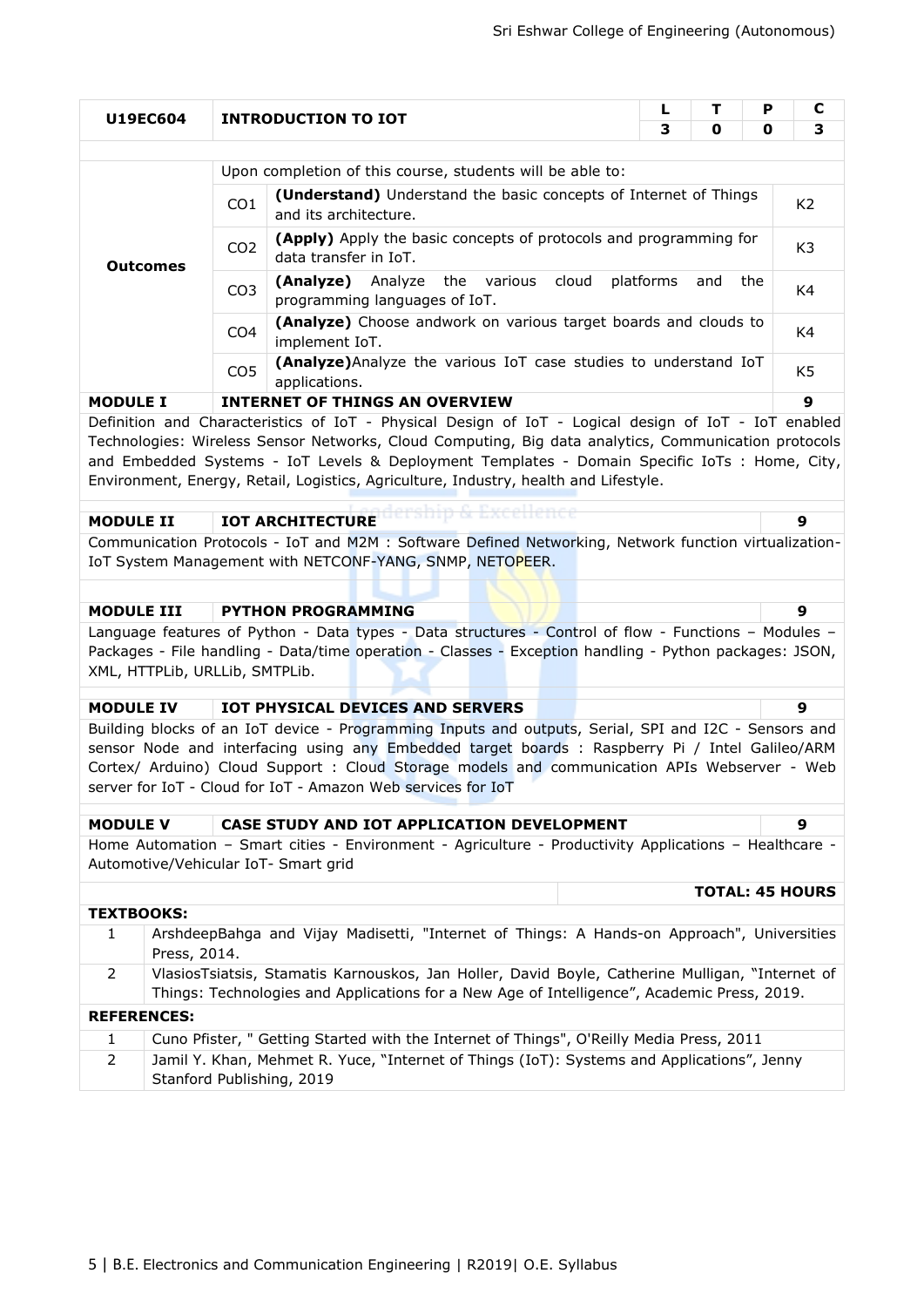|                                                                                                               |                                                                                      |                                                                                                                                                                                               | L | т                     | P    | C                      |  |
|---------------------------------------------------------------------------------------------------------------|--------------------------------------------------------------------------------------|-----------------------------------------------------------------------------------------------------------------------------------------------------------------------------------------------|---|-----------------------|------|------------------------|--|
| U19EC605                                                                                                      |                                                                                      | <b>BASICS OF BIOMEDICAL INSTRUMENTATION</b>                                                                                                                                                   | 3 | 0                     | 0    | 3                      |  |
|                                                                                                               |                                                                                      | Upon completion of this course, students will be able to                                                                                                                                      |   |                       |      |                        |  |
|                                                                                                               | CO <sub>1</sub><br>processes.                                                        | (Understand)Understand basic human body functions and                                                                                                                                         |   |                       | life | K <sub>2</sub>         |  |
|                                                                                                               | CO <sub>2</sub><br>measurements.                                                     | (Apply)Apply the concepts of sensing for various physiological                                                                                                                                |   |                       |      | K <sub>3</sub>         |  |
| <b>Outcomes</b>                                                                                               | CO <sub>3</sub><br>physiological signals.                                            | (Apply) Apply the knowledge of amplifiers to record various                                                                                                                                   |   |                       |      | K <sub>3</sub>         |  |
| (Understand)Understand various techniques of non electrical<br>CO <sub>4</sub><br>physiological measurements. |                                                                                      |                                                                                                                                                                                               |   |                       |      |                        |  |
|                                                                                                               | CO <sub>5</sub><br>biochemical measurements.                                         | (Understand) Understand the working of various instruments used in                                                                                                                            |   |                       |      | K <sub>2</sub>         |  |
| <b>MODULE I</b>                                                                                               |                                                                                      | HUMAN ANATOMY AND BIO POTENTIAL GENERATION                                                                                                                                                    |   |                       |      | 9                      |  |
|                                                                                                               |                                                                                      | Introduction to human physiology - The Cardiovascular System, The Nervous system- Neuronal<br>Communication, Neuronal receptors Biometrics, Sources of bio potentials, Man Instrument System. |   |                       |      |                        |  |
| <b>MODULE II</b>                                                                                              |                                                                                      | <b>BIOSIGNAL ELECTRODES AND MEASUREMENTS</b>                                                                                                                                                  |   |                       |      | 10                     |  |
|                                                                                                               |                                                                                      | Bio potential electrodes - Surface, Needle and Micro Electrodes and their equivalent circuits, Recording                                                                                      |   |                       |      |                        |  |
| Unipolar and Bipolar Mode.                                                                                    |                                                                                      | problems, ECG - Einthoven's Triangle, Standard 12 lead System. EEG - 10-20 Electrode System, EMG-<br>Leadershin & Excellence.                                                                 |   |                       |      |                        |  |
|                                                                                                               |                                                                                      |                                                                                                                                                                                               |   |                       |      |                        |  |
| <b>MODULE III</b>                                                                                             | <b>BIOELECTRIC AMPLIFIERS</b>                                                        |                                                                                                                                                                                               |   |                       |      | 9                      |  |
|                                                                                                               | Differential amplifiers and Isolation amplifiers.                                    | Bioelectric amplifiers, operational amplifiers, basic amplifier configurations- Inverting and Non-Inverting,                                                                                  |   |                       |      |                        |  |
| <b>MODULE IV</b>                                                                                              | <b>PHYSIOLOGICAL</b>                                                                 | <b>AND</b><br><b>PRESSURE</b><br><b>OTHER</b>                                                                                                                                                 |   | <b>CARDIOVASCULAR</b> |      | 9                      |  |
|                                                                                                               | <b>MEASUREMENTS AND DEVICES</b>                                                      | Blood pressure measurement, Cardiac output measurement, Blood flow measurements, Defibrillators and                                                                                           |   |                       |      |                        |  |
| Pacemakers.                                                                                                   |                                                                                      |                                                                                                                                                                                               |   |                       |      |                        |  |
|                                                                                                               |                                                                                      |                                                                                                                                                                                               |   |                       |      |                        |  |
| <b>MODULE V</b>                                                                                               |                                                                                      | <b>INSTRUMENTATION FOR THE CLINICAL LABORATORY</b>                                                                                                                                            |   |                       |      | 8                      |  |
|                                                                                                               |                                                                                      | The blood - Tests on blood cell - Blood cell counter, Chemical tests-colorimeter, Filter Photometer, Flame                                                                                    |   |                       |      |                        |  |
|                                                                                                               | photometer, Spectrophotometer, Automation of Chemical test.                          |                                                                                                                                                                                               |   |                       |      | <b>TOTAL: 45 HOURS</b> |  |
| <b>TEXTBOOKS:</b>                                                                                             |                                                                                      |                                                                                                                                                                                               |   |                       |      |                        |  |
| $\mathbf{1}$                                                                                                  | 2007. (Units I, II, V)                                                               | Leslie Cromwell, "Biomedical Instrumentation and measurement", Prentice hall of India, New Delhi,                                                                                             |   |                       |      |                        |  |
| $\overline{2}$                                                                                                | Education, 2004. (Units III & IV)                                                    | Joseph J. Carr and John M. Brown, "Introduction to Biomedical Equipment Technology", Pearson                                                                                                  |   |                       |      |                        |  |
| <b>REFERENCES:</b>                                                                                            |                                                                                      |                                                                                                                                                                                               |   |                       |      |                        |  |
| $\mathbf{1}$<br>Publisher, 2003.                                                                              |                                                                                      | Myer Kutz, "Standard Handbook of Biomedical Engineering and Design", McGraw Hill                                                                                                              |   |                       |      |                        |  |
| $\overline{2}$                                                                                                | Khandpur R.S, "Handbook of Biomedical Instrumentation", Tata McGraw-Hill, New Delhi, |                                                                                                                                                                                               |   |                       |      |                        |  |
| 2003.(Units II & IV)                                                                                          |                                                                                      |                                                                                                                                                                                               |   |                       |      |                        |  |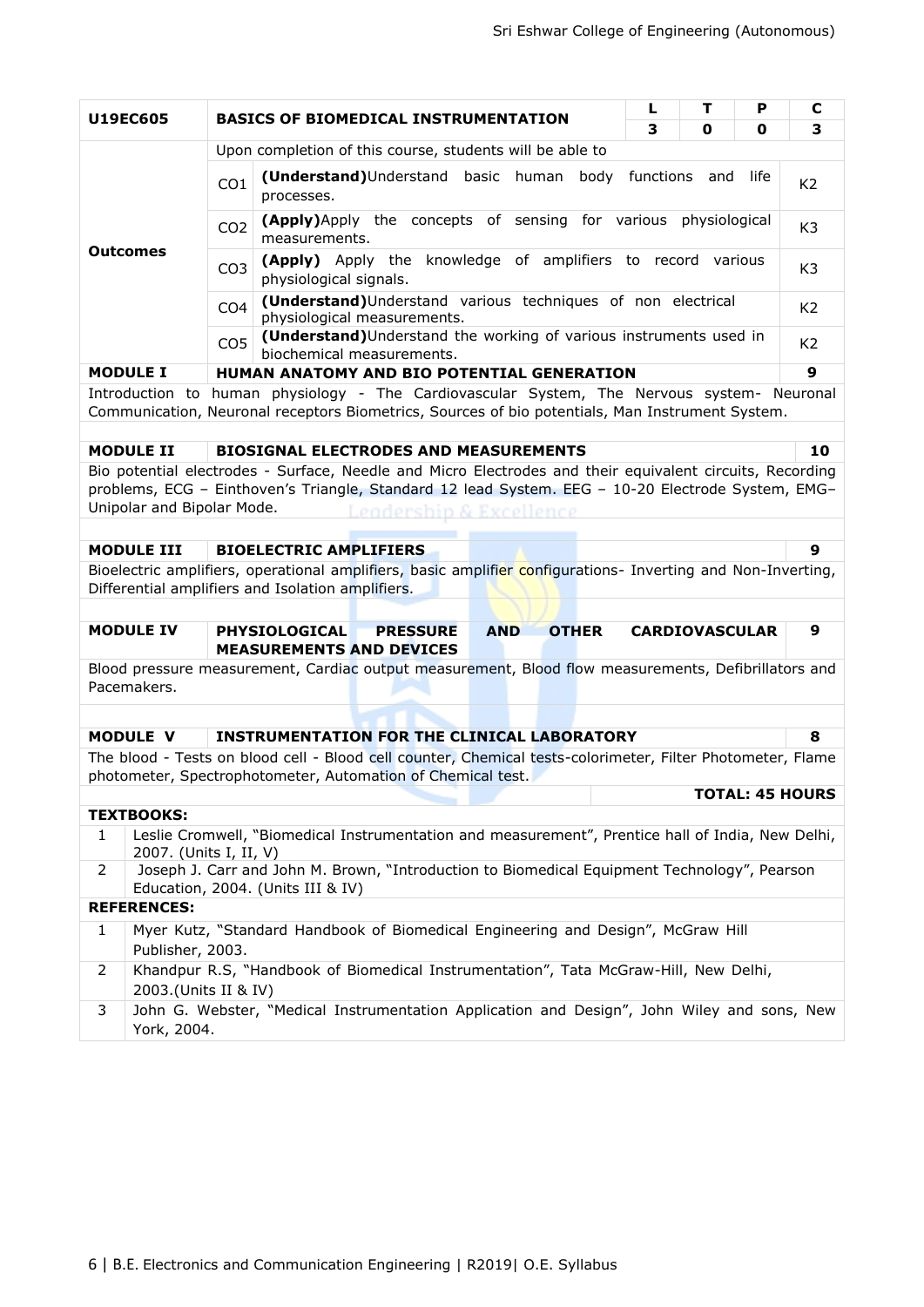|                                                                                                                  | т<br>P<br>L<br>U19EC606<br><b>INTRODUCTION TO IMAGE PROCESSING</b> |                                                                                                                                                                                                                                                                                                    |          |     |           | C                      |  |
|------------------------------------------------------------------------------------------------------------------|--------------------------------------------------------------------|----------------------------------------------------------------------------------------------------------------------------------------------------------------------------------------------------------------------------------------------------------------------------------------------------|----------|-----|-----------|------------------------|--|
|                                                                                                                  |                                                                    |                                                                                                                                                                                                                                                                                                    | 3        | 0   | 0         | 3                      |  |
|                                                                                                                  |                                                                    | Upon completion of this course, students will be able to:                                                                                                                                                                                                                                          |          |     |           |                        |  |
|                                                                                                                  | CO1.                                                               | (Understand) Understanding the basics and fundamentals of digital<br>image processing, such as digitization, sampling, quantization, and 2D-<br>transforms.                                                                                                                                        |          |     |           |                        |  |
| <b>Outcomes</b>                                                                                                  | CO <sub>2</sub>                                                    | (Remember) Operate on images using the techniques of smoothing,<br>sharpening and enhancement                                                                                                                                                                                                      |          |     |           | K1                     |  |
|                                                                                                                  | CO <sub>3</sub>                                                    | (Understand) Understand the restoration<br>techniques.                                                                                                                                                                                                                                             | concepts | and | filtering | K <sub>2</sub>         |  |
|                                                                                                                  | CO <sub>4</sub>                                                    | Remembering the basics of segmentation, features<br>(Remember)<br>extraction methods for color models.                                                                                                                                                                                             |          |     |           | K1                     |  |
| (Remember) Remembering the basics of compression and recognition<br>CO <sub>5</sub><br>methods for color models. |                                                                    |                                                                                                                                                                                                                                                                                                    |          |     |           |                        |  |
|                                                                                                                  |                                                                    |                                                                                                                                                                                                                                                                                                    |          |     |           |                        |  |
| <b>MODULE I</b>                                                                                                  |                                                                    | <b>DIGITAL IMAGE FUNDAMENTALS</b>                                                                                                                                                                                                                                                                  |          |     |           | 9                      |  |
|                                                                                                                  |                                                                    | Steps in Digital Image Processing, Components, Elements of Visual Perception, Image Sensing and<br>Acquisition, Image Sampling and Quantization, Relationships between pixels, Color image fundamentals,<br>RGB, HSI models, Two-dimensional mathematical preliminaries, 2D transforms - DFT, DCT. |          |     |           |                        |  |
| <b>IMAGE ENHANCEMENThip &amp; Excellence</b><br><b>MODULE II</b>                                                 |                                                                    |                                                                                                                                                                                                                                                                                                    |          |     |           |                        |  |
| Intensity transformation functions, Histogram processing, Histogram equalization, Spatial filtering:             |                                                                    |                                                                                                                                                                                                                                                                                                    |          |     |           |                        |  |
|                                                                                                                  |                                                                    | Fundamentals - Smoothing and sharpening using spatial filters, Filtering in the frequency domain:<br>Smoothing and sharpening using frequency domain filters                                                                                                                                       |          |     |           |                        |  |
| <b>MODULE III</b>                                                                                                |                                                                    | <b>IMAGE RESTORATION</b>                                                                                                                                                                                                                                                                           |          |     |           | 9                      |  |
|                                                                                                                  | Filtering, Wiener filtering.                                       | Image Restoration, degradation model, Properties, Noise models, Mean Filters, Order Statistics,<br>Adaptive filters, Band reject Filters, Band pass Filters, Notch Filters, Optimum Notch Filtering, Inverse                                                                                       |          |     |           |                        |  |
| <b>MODULE IV</b>                                                                                                 |                                                                    | <b>IMAGE SEGMENTATION</b>                                                                                                                                                                                                                                                                          |          |     |           | 9                      |  |
|                                                                                                                  |                                                                    | Point, Line and edge detection, Thresholding, Region based segmentation: Region growing - Region<br>splitting and merging, Representation and description: Chain codes - Shape numbers.                                                                                                            |          |     |           |                        |  |
| <b>MODULE V</b>                                                                                                  |                                                                    | <b>IMAGE COMPRESSION AND RECOGNITION</b>                                                                                                                                                                                                                                                           |          |     |           | 9                      |  |
| matching.                                                                                                        |                                                                    | Need for data compression, Huffman, Run Length Encoding, JPEG standard, MPEG. Boundary<br>representation, Boundary description, Texture, Patterns and Pattern classes, Recognition based on                                                                                                        |          |     |           | <b>TOTAL: 45 HOURS</b> |  |
| <b>TEXTBOOKS:</b>                                                                                                |                                                                    |                                                                                                                                                                                                                                                                                                    |          |     |           |                        |  |
| 1                                                                                                                |                                                                    | Rafael C. Gonzalez, Richard E. Woods, Digital Image Processing', Pearson, Third Edition, 2010.                                                                                                                                                                                                     |          |     |           |                        |  |
| $\overline{2}$                                                                                                   | New Delhi, 2009.                                                   | Jayaraman S, Esakkirajan S and Veerakumar T, -Digital Image Processingll, Tata McGraw Hill,                                                                                                                                                                                                        |          |     |           |                        |  |
| <b>REFERENCES:</b>                                                                                               |                                                                    |                                                                                                                                                                                                                                                                                                    |          |     |           |                        |  |
| 1                                                                                                                |                                                                    | Anil K. Jain, Fundamentals of Digital Image Processing, Pearson, 2002.                                                                                                                                                                                                                             |          |     |           |                        |  |
| 2                                                                                                                |                                                                    | Kenneth R. Castleman, Digital Image Processing', Pearson, 2006                                                                                                                                                                                                                                     |          |     |           |                        |  |
| 3                                                                                                                |                                                                    | William K. Pratt, Digital Image Processing', John Wiley, New York, 2002                                                                                                                                                                                                                            |          |     |           |                        |  |
| 4                                                                                                                |                                                                    | Milan Sonka et al Image processing, analysis and machine vision', Brookes/Cole, Vikas Publishing<br>House, 2nd edition, 1999.                                                                                                                                                                      |          |     |           |                        |  |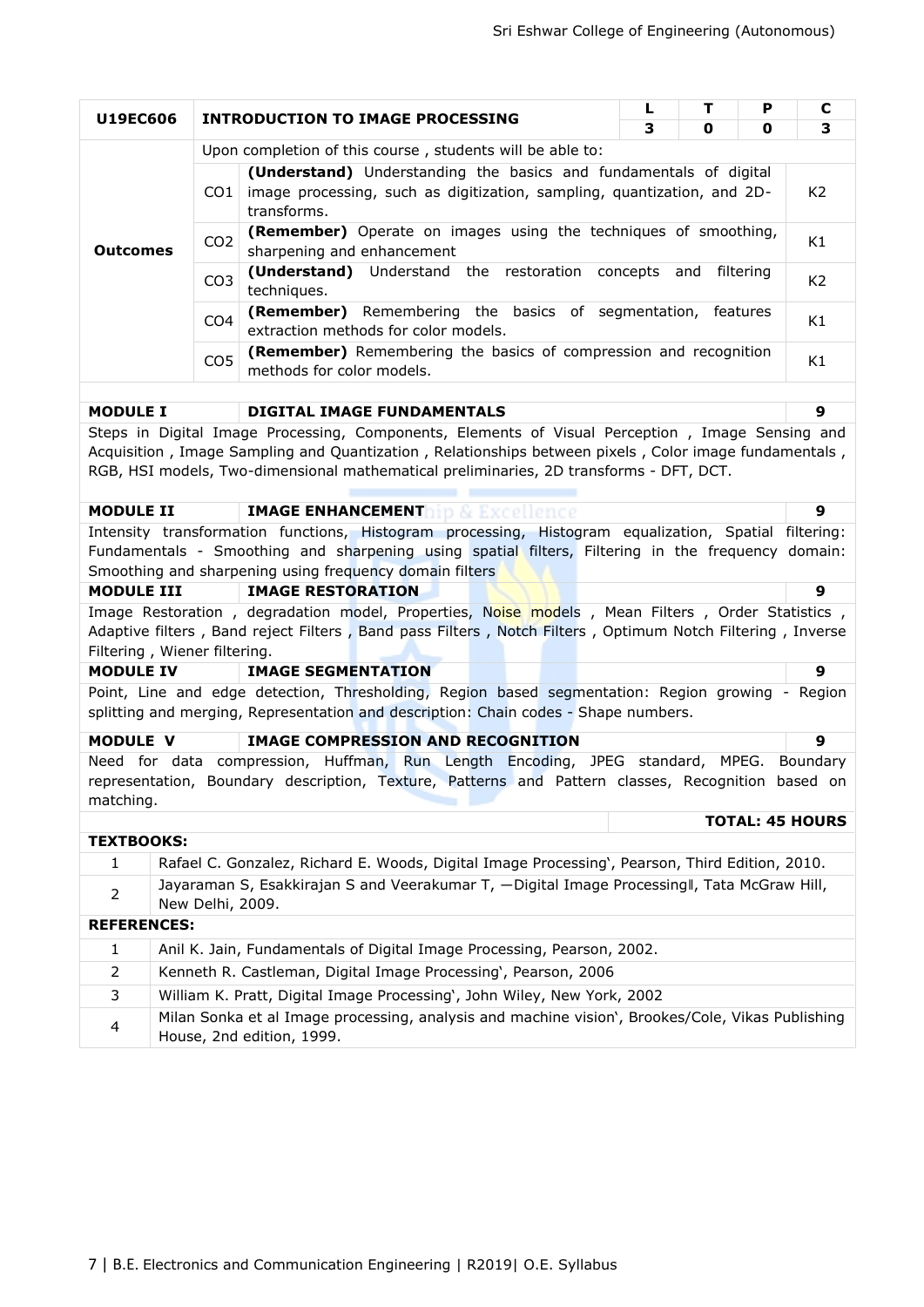| <b>U19EC607</b> |                                                                                                                                   |                                                                                                      | Р |   |   |   |  |  |  |
|-----------------|-----------------------------------------------------------------------------------------------------------------------------------|------------------------------------------------------------------------------------------------------|---|---|---|---|--|--|--|
|                 |                                                                                                                                   | MICROCONTROLLER AND EMBEDDED SYSTEMS                                                                 | з | 0 | 0 | 3 |  |  |  |
|                 |                                                                                                                                   | Upon completion of this course, students will be able to:                                            |   |   |   |   |  |  |  |
|                 | C <sub>O</sub> 1                                                                                                                  | of<br>(Understand)<br>Understand<br>the<br>architectural<br>features<br>microcontrollers.            |   |   |   |   |  |  |  |
|                 | concepts<br>of<br>assembly<br>the<br>basic<br>(Apply)<br>Apply<br>language<br>CO <sub>2</sub><br>programming to perform any task. |                                                                                                      |   |   |   |   |  |  |  |
| <b>Outcomes</b> | CO <sub>3</sub>                                                                                                                   | (Apply) Apply the concepts of interfacing with various peripherals.                                  |   |   |   |   |  |  |  |
|                 | CO <sub>4</sub>                                                                                                                   | (Analyze) Analyze the performance of data transfer and sensor<br>communication in micro-controllers. |   |   |   |   |  |  |  |
|                 | (Design) Design an embedded system for a real time application.<br>CO <sub>5</sub>                                                |                                                                                                      |   |   |   |   |  |  |  |
| <b>MODULE I</b> |                                                                                                                                   | <b>INTRODUCTION TO MICROCONTROLLER 8051</b>                                                          |   |   |   | 9 |  |  |  |

The 8051 Architecture- Oscillator and clock-program counter –data pointer-registers- stack pointer-special function registers- -memory organization-program memory-data memory -Input / Output Ports - Interrupts

### **MODULE II 8051 ASSEMBLY LANGUAGE PROGRAMMING 9**

Structure of Assembly language -Addressing modes- Instruction set- Arithmetic operations and Programs-Logicaloperations and Programs -Jump and Call instructions -I /O Pot Programs -Single bit instructions– Timer and counter

### **MODULE III EMBEDDED SYSTEMS AN OVERVIEW 9**

Embedded Vs General computing system, Classification of Embedded systems, Major applications and purpose of ES - Core of an Embedded System – All processor/controller, Memory, Sensors, Actuators – Communication Interface – Characteristics of Embedded system – Qualitative attributes of Embedded system

### **MODULE IV RTOS BASED EMBEDDED SYSTEM DESIGN 9**

Operating System basics - Types of operating systems - Task, process and threads - Task scheduling – Task communication - How to choose an RTOS - Integration and testing of Embedded hardware and firmware - Embedded system Development Environment: IDE, Cross compilation

#### **MODULE V Case Study 9**

Case study: Digital clock – Battery operated Smart Card Reader – Automated Meter Reading System – Digital Camera – Washing Machine

|                    |                                                                                                                                                                    | <b>TOTAL: 45 HOURS</b> |
|--------------------|--------------------------------------------------------------------------------------------------------------------------------------------------------------------|------------------------|
| <b>TEXT BOOKS:</b> |                                                                                                                                                                    |                        |
| $\mathbf{1}$       | Muhammad Ali Mazidi, Janice GillispieMazidi and Rolin D. McKinlayt, The 8051 Microcontroller<br>and Embedded Systems Using Assembly and C, Pearson, Second Edition |                        |
| 2                  | Shibu K V, Introduction to Embedded Systems, Tata McGraw Hill Education Private                                                                                    |                        |
|                    | <b>REFERENCE BOOKS:</b>                                                                                                                                            |                        |
| 1                  | The 8051 Microcontrollers Architecture, Programming & Applications Kenneth J. Ayala                                                                                |                        |
| 2                  | Embedded Systems: Architecture, Programming And Design, By Raj Kamal Second Edition, Tata<br><b>McGraw Hill Education Private</b>                                  |                        |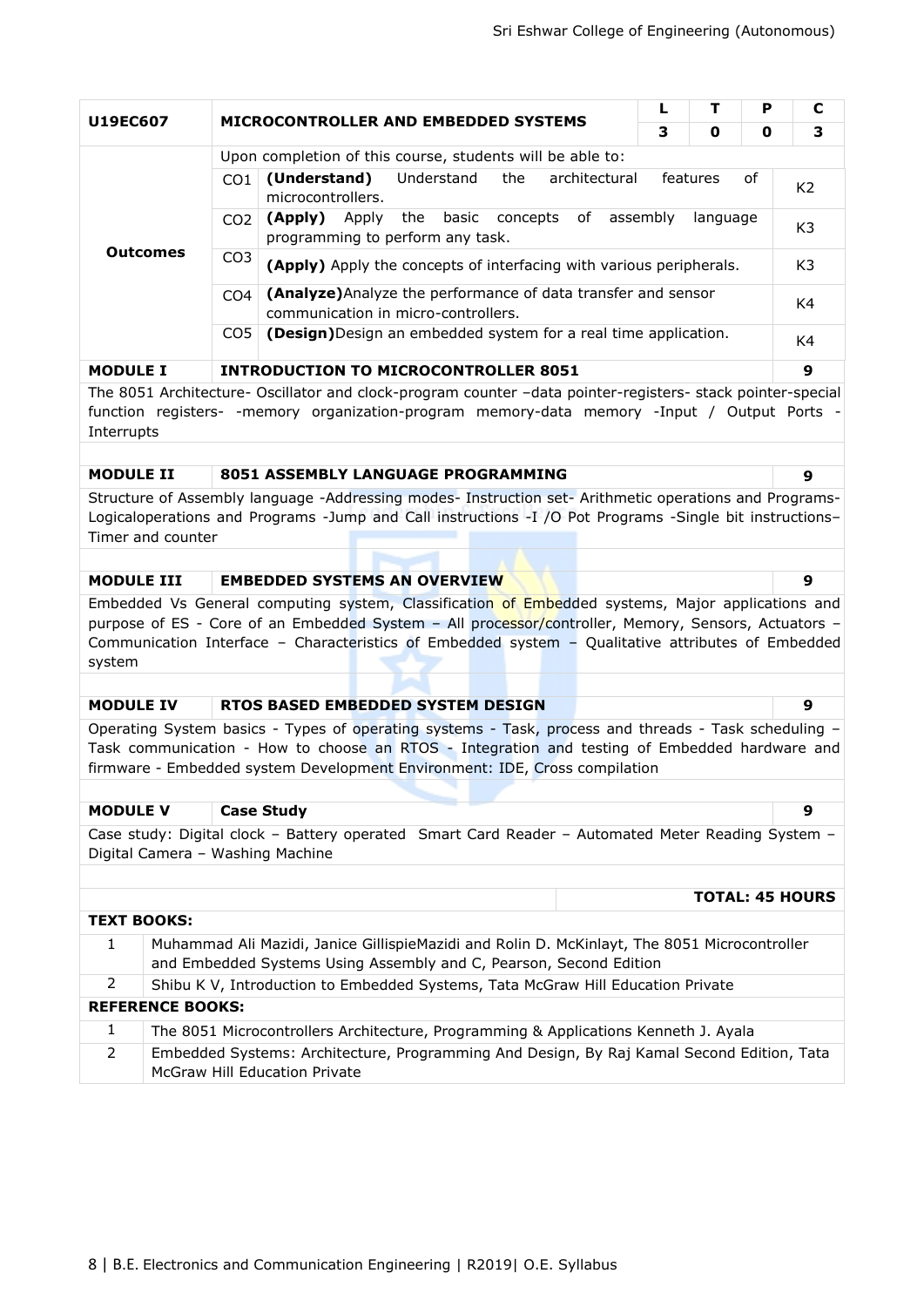| <b>U19EC608</b>                                                                                                                                                                                                                                                                                                      |                                                                                                                                                                                                                                                                                               |                 | <b>INTRODUCTION TO WIRELESS SENSOR NETWORKS</b>                                                                                                                                                                                                                | L              | т | Р              | С                      |  |
|----------------------------------------------------------------------------------------------------------------------------------------------------------------------------------------------------------------------------------------------------------------------------------------------------------------------|-----------------------------------------------------------------------------------------------------------------------------------------------------------------------------------------------------------------------------------------------------------------------------------------------|-----------------|----------------------------------------------------------------------------------------------------------------------------------------------------------------------------------------------------------------------------------------------------------------|----------------|---|----------------|------------------------|--|
|                                                                                                                                                                                                                                                                                                                      |                                                                                                                                                                                                                                                                                               |                 |                                                                                                                                                                                                                                                                | 3              | 0 | 0              | 3                      |  |
|                                                                                                                                                                                                                                                                                                                      |                                                                                                                                                                                                                                                                                               |                 | Upon completion of this course, students will be able to                                                                                                                                                                                                       |                |   |                |                        |  |
|                                                                                                                                                                                                                                                                                                                      |                                                                                                                                                                                                                                                                                               | CO <sub>1</sub> | (Understand) Know the basics of Wireless Sensor Networks.                                                                                                                                                                                                      |                |   |                | K <sub>2</sub>         |  |
|                                                                                                                                                                                                                                                                                                                      |                                                                                                                                                                                                                                                                                               | CO <sub>2</sub> | (Understand) Learn the architecture and placement strategies of<br>Sensors.                                                                                                                                                                                    |                |   |                | K <sub>2</sub>         |  |
|                                                                                                                                                                                                                                                                                                                      | <b>Outcomes</b>                                                                                                                                                                                                                                                                               | CO <sub>3</sub> | (Apply) Apply this knowledge to identify the suitable routing algorithm<br>based on the network and user requirement.                                                                                                                                          |                |   |                | K <sub>3</sub>         |  |
|                                                                                                                                                                                                                                                                                                                      |                                                                                                                                                                                                                                                                                               | CO <sub>4</sub> | (Understand) Understand<br>the<br>topological<br>mechanism of data storage in wireless sensor networks.                                                                                                                                                        | infrastructure |   | and            | K <sub>2</sub>         |  |
| (Apply)Be familiar with the OS used in Wireless Sensor Networks and<br>CO <sub>5</sub><br>build basic modules.                                                                                                                                                                                                       |                                                                                                                                                                                                                                                                                               |                 |                                                                                                                                                                                                                                                                |                |   | K <sub>3</sub> |                        |  |
|                                                                                                                                                                                                                                                                                                                      | <b>INTRODUCTION</b><br><b>MODULE I</b>                                                                                                                                                                                                                                                        |                 |                                                                                                                                                                                                                                                                |                |   | 9              |                        |  |
| Introduction: Introduction to Sensor Networks, Characteristic requirements for WSN, unique<br>constraints and challenges, Advantage of Sensor Networks, Applications Platforms for WSN,<br>Mobile Adhoc Networks (MANETs) and Wireless Sensor Networks, Enabling technologies for<br><b>Wireless Sensor Networks</b> |                                                                                                                                                                                                                                                                                               |                 |                                                                                                                                                                                                                                                                |                |   |                |                        |  |
| <b>MODULE II</b>                                                                                                                                                                                                                                                                                                     |                                                                                                                                                                                                                                                                                               |                 | <b>ARCHITECTURE OF SENSOR NETWORK</b>                                                                                                                                                                                                                          |                |   |                | 9                      |  |
|                                                                                                                                                                                                                                                                                                                      | Sensor Node Hardware and Network Architecture: Single-Node Architecture - Hardware<br>Components & design constraints, Energy Consumption of Sensor Nodes, Network<br>Architecture - Sensor Network Scenarios, Transceiver Design Considerations, Optimization<br>Goals and Figures of Merit. |                 |                                                                                                                                                                                                                                                                |                |   |                |                        |  |
| <b>MODULE III</b><br><b>WSN PROTOCOLS</b>                                                                                                                                                                                                                                                                            |                                                                                                                                                                                                                                                                                               |                 |                                                                                                                                                                                                                                                                |                |   | 9              |                        |  |
| MAC Protocols for Wireless Sensor Networks, Low Duty Cycle Protocols And Wakeup Concepts<br>- S-MAC, The Mediation Device Protocol, Contention based protocols - PAMAS, Schedule<br>based protocols - LEACH, IEEE 802.15.4 MAC protocol, Routing Protocols - Energy Efficient<br>Routing.                            |                                                                                                                                                                                                                                                                                               |                 |                                                                                                                                                                                                                                                                |                |   |                |                        |  |
|                                                                                                                                                                                                                                                                                                                      |                                                                                                                                                                                                                                                                                               |                 |                                                                                                                                                                                                                                                                |                |   |                |                        |  |
| <b>MODULE IV</b>                                                                                                                                                                                                                                                                                                     |                                                                                                                                                                                                                                                                                               |                 | WSN INFRASTRUCTURE ESTABLISHMENT AND DATA STORAGE                                                                                                                                                                                                              |                |   |                | 9                      |  |
|                                                                                                                                                                                                                                                                                                                      |                                                                                                                                                                                                                                                                                               |                 | Topology Control, Clustering, Time Synchronization, Localization and Positioning, Sensor<br>Tasking and Control. Data Storage and Manipulation: Data centric and content based routing,<br>storage and retrieval in network, compression technologies for WSN. |                |   |                |                        |  |
|                                                                                                                                                                                                                                                                                                                      |                                                                                                                                                                                                                                                                                               |                 |                                                                                                                                                                                                                                                                |                |   |                |                        |  |
| <b>MODULE V</b>                                                                                                                                                                                                                                                                                                      |                                                                                                                                                                                                                                                                                               |                 | <b>SENSOR NETWORK PLATFORMS AND TOOLS</b>                                                                                                                                                                                                                      |                |   |                | 9                      |  |
|                                                                                                                                                                                                                                                                                                                      | sensor networks.                                                                                                                                                                                                                                                                              |                 | Sensor Node Hardware - Berkeley Motes, Programming Challenges, Node-level software<br>platforms - TinyOS, nesC, CONTIKIOS, Node-level Simulators - NS2 and its extension to                                                                                    |                |   |                |                        |  |
|                                                                                                                                                                                                                                                                                                                      |                                                                                                                                                                                                                                                                                               |                 |                                                                                                                                                                                                                                                                |                |   |                | <b>TOTAL: 45 HOURS</b> |  |
| <b>TEXT BOOKS:</b>                                                                                                                                                                                                                                                                                                   |                                                                                                                                                                                                                                                                                               |                 |                                                                                                                                                                                                                                                                |                |   |                |                        |  |
| $\mathbf{1}$                                                                                                                                                                                                                                                                                                         |                                                                                                                                                                                                                                                                                               |                 | Holger Kerl, Andreas Willig, "Protocols and Architectures for Wireless Sensor<br>Network", John Wiley and Sons, 2005 (ISBN: 978-0-470-09511-9)                                                                                                                 |                |   |                |                        |  |
| 2                                                                                                                                                                                                                                                                                                                    |                                                                                                                                                                                                                                                                                               |                 | Feng Zhao, Leonidas Guibas, "Wireless Sensor Networks, An Information Processing<br>Approach", Elsevier publications, 2004                                                                                                                                     |                |   |                |                        |  |
|                                                                                                                                                                                                                                                                                                                      | <b>REFERENCES:</b>                                                                                                                                                                                                                                                                            |                 |                                                                                                                                                                                                                                                                |                |   |                |                        |  |
| $\mathbf{1}$                                                                                                                                                                                                                                                                                                         |                                                                                                                                                                                                                                                                                               |                 | Raghavendra, Cauligi S, Sivalingam, Krishna M., ZantiTaieb, "Wireless Sensor<br>Network", Springer 1st Ed. 2004 (ISBN: 978-4020-7883-5).                                                                                                                       |                |   |                |                        |  |

- Kazem, Sohraby, Daniel Minoli, TaiebZanti, "Wireless Sensor Network: Technology, Protocols and Application", John Wiley and Sons 1st Ed., 2007 (ISBN: 978-0-471- 74300-2).
- 2 N. P. Mahalik, "Sensor Networks and Configuration: Fundamentals, Standards, Platforms, and Applications" Springer Verlag.
- 3 Sitharama Iyengar S, Nandan Parmeshwaran, Balkrishnan N and Chuka D, "Fundaments of Sensor Network Programming, Applications and Technology", John Wiley & Sons, 2011.